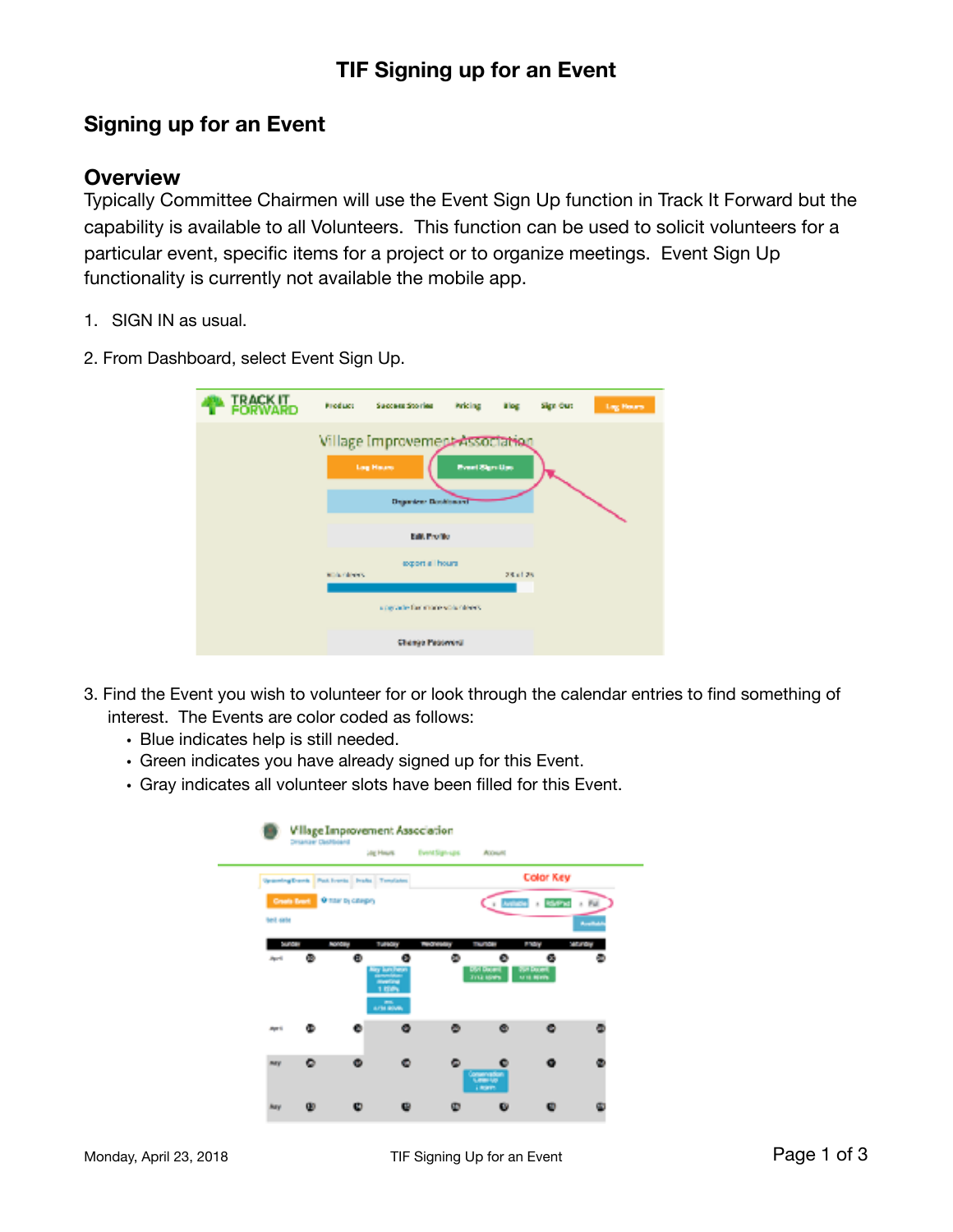4. Select the Event you wish to sign up for. Use the yellow Sign Up button to add your name to the Event. The Check Sign ups area expands to show others who have signed up to help.

|                   | <b>Village Improvement Association</b><br>Organizer Bashboard |           |                |          |     |            |
|-------------------|---------------------------------------------------------------|-----------|----------------|----------|-----|------------|
|                   |                                                               | Log Hours | Event Sign-ups | Account. |     |            |
|                   | <b>Conservation Clean-Up</b>                                  |           |                |          |     | Sign up    |
|                   | Thursday, May 10 2018                                         |           |                |          |     |            |
|                   | Pick-up trash in three block area of Club House.              |           | Check Sign ups |          |     |            |
|                   | Gloves and begs will be provided.                             |           |                |          |     |            |
| B330am - 11:Stiam |                                                               |           |                |          | 0.7 | SIGN<br>UP |
|                   |                                                               |           |                |          |     |            |

5. When signing up, a message can be sent to the Event Organizer (1). Sign up is complete when the Sign Up Button is activated (2). You may also sign up another person for this event (3).

|                                           | Organizar Dashboard                                                                   | <b>Village Improvement Association</b> |                                 |         |                        |                          |
|-------------------------------------------|---------------------------------------------------------------------------------------|----------------------------------------|---------------------------------|---------|------------------------|--------------------------|
|                                           |                                                                                       | Log Hours                              | <b>Event Signups</b>            | Account |                        |                          |
| Conservation Clean-Up                     |                                                                                       |                                        |                                 |         |                        |                          |
| Thursday, May 10 2018                     |                                                                                       |                                        |                                 |         |                        |                          |
|                                           | Pick up trash in three block area of Club House.<br>Gloves and bags will be provided. |                                        |                                 |         |                        |                          |
| R:00am - 11:00am                          |                                                                                       |                                        |                                 |         | 02                     | <b>SIGN</b><br><b>UP</b> |
| Manage<br><b>Sdit</b>                     | <b>Valunteers</b><br><b>Invite</b>                                                    | <b>Print</b><br>Roster                 | witeagono Organizer             | ×       |                        |                          |
| <b>Duplicate</b><br><b>Bulk Dup loate</b> | Email Attendees<br>Verry Fours                                                        | Signific Sho<br>Export                 | may be a little late.           |         |                        |                          |
|                                           |                                                                                       |                                        | Sign Up                         |         | 3                      |                          |
| Company                                   |                                                                                       | <b>Product</b>                         | Choose an existing<br>volunteer |         | Help                   |                          |
| About Lis.                                |                                                                                       | <b>Benefits</b>                        |                                 |         | <b>Knowledge Bron</b>  |                          |
| Terms of Service                          |                                                                                       | <b>Success Stort</b>                   | What's New                      |         | Contact Your Organizer |                          |